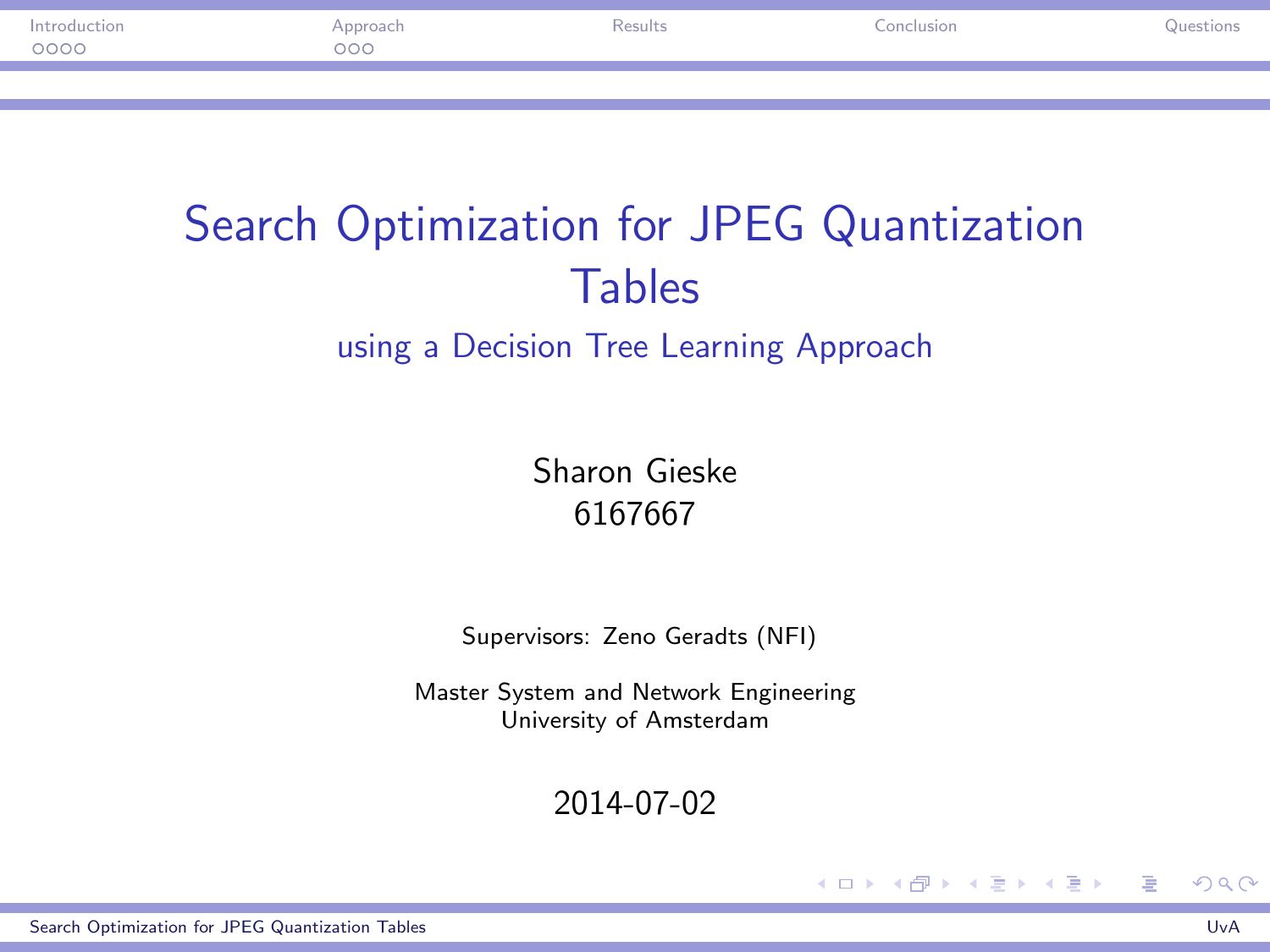| Introduction | `nproach | <b>Conclusion</b> | Juestion |
|--------------|----------|-------------------|----------|
| 0000         | 200      |                   |          |
|              |          |                   |          |
|              |          |                   |          |

## Table of Contents

#### [Introduction](#page-2-0)

**[Motivation](#page-2-0)** [Decision tree learning algorithm](#page-4-0) [Research Question](#page-5-0)

#### [Approach](#page-6-0)

[Overview](#page-6-0) [Data Preprocessing and Training](#page-7-0) [Evaluation](#page-8-0)

#### [Results](#page-9-0)

[Conclusion](#page-13-0)

## **[Questions](#page-14-0)**

活

メロメ メ御 メメ きょうくきょう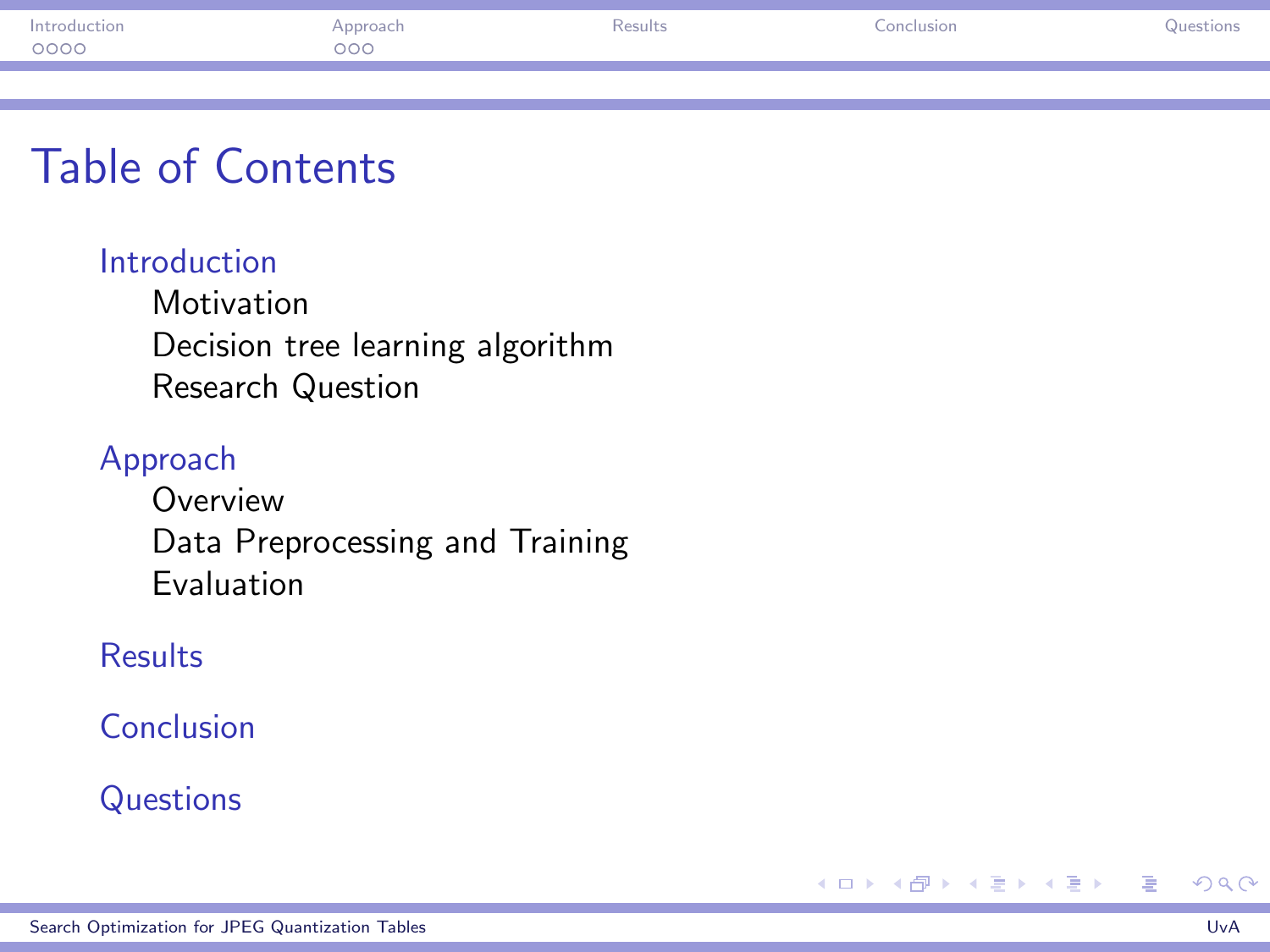| Introduction<br>$\bullet$ 000 | Approach<br>$\circ\circ\circ$ | Results | Conclusion | Questions |
|-------------------------------|-------------------------------|---------|------------|-----------|
| Motivation                    |                               |         |            |           |



- $\triangleright$  Growing popularity for taking pictures
- $\triangleright$  Digital images often recovered in forensic investigations
- $\triangleright$  Identify origin of images to a specific camera or common source
- $\blacktriangleright$  Large sets of images are retrieved

## Camera Identification:

- Intrinsic features of camera hardware give more reliable results[\[2\]](#page-15-1)
- ▶ Sensor Imperfections, CFA Interpolation, Image Features

<span id="page-2-0"></span>イロメ イ団メ イモメ イモメー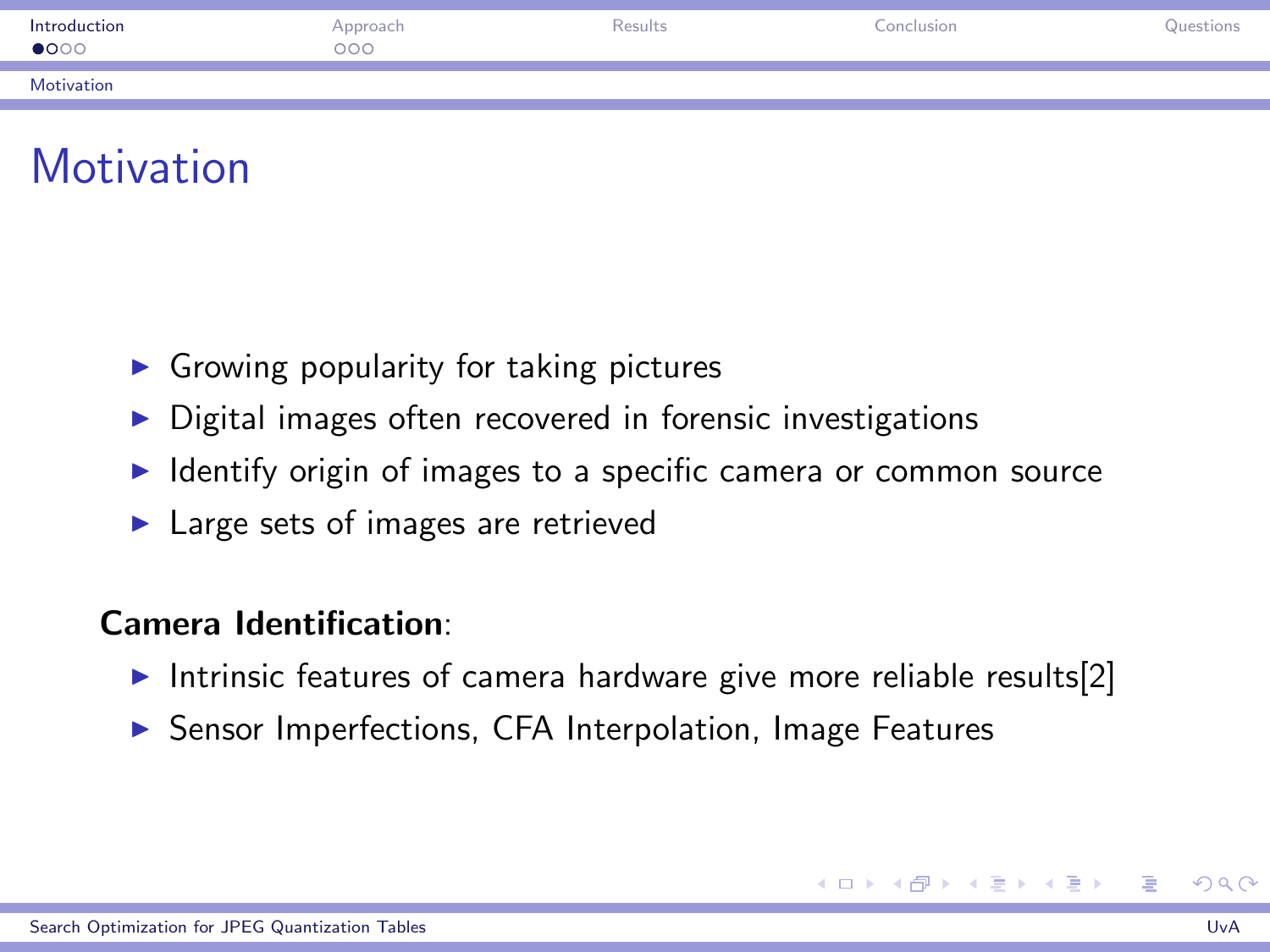| Introduction<br>0000 | Approach<br>000 | Results | Conclusion | Questions |
|----------------------|-----------------|---------|------------|-----------|
| Motivation           |                 |         |            |           |

## JPEG quantization tables

JPEG compression:

- $\triangleright$  RGB to Luminance-Chrominance colour space
- $\blacktriangleright$  Splitting into two 8×8 blocks
- $\triangleright$  Discrete Cosine Transform (spatial domain  $\rightarrow$  frequency domain)
- $\blacktriangleright$  Compression ratio
- $\triangleright$  Correlated to camera make/model

'..is reasonably effective at narrowing the source of an image to a single camera make and model or to a small set of possible cameras.'[\[1\]](#page-15-2)

<span id="page-3-0"></span>イロト イ部 トメ ミト メミト 一毛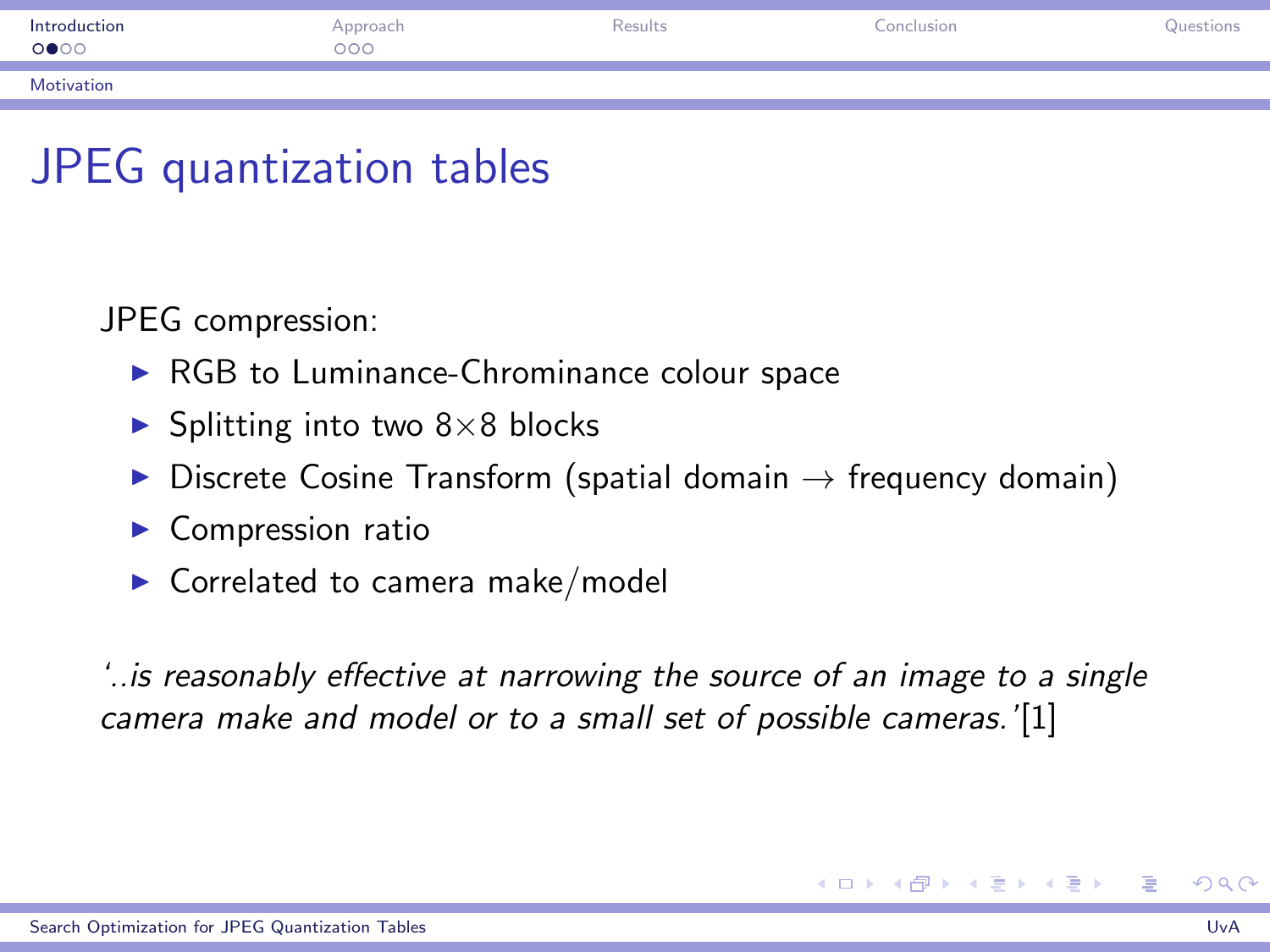| Introduction<br>0000             | Approach<br>000 <sub>o</sub> | Results | Conclusion | Questions |
|----------------------------------|------------------------------|---------|------------|-----------|
| Decision tree learning algorithm |                              |         |            |           |

# Decision tree learning algorithm

Camera identification problem  $\rightarrow$  pattern recognition problem:

 $\blacktriangleright$  map feature set to corresponding label

Decision tree learning algorithm:

- $\blacktriangleright$  Rule based, generates best splits
- $\triangleright$  Simple to interpret / human readable

<span id="page-4-0"></span>重

メロメ メ都 メメ きょうくぼ メー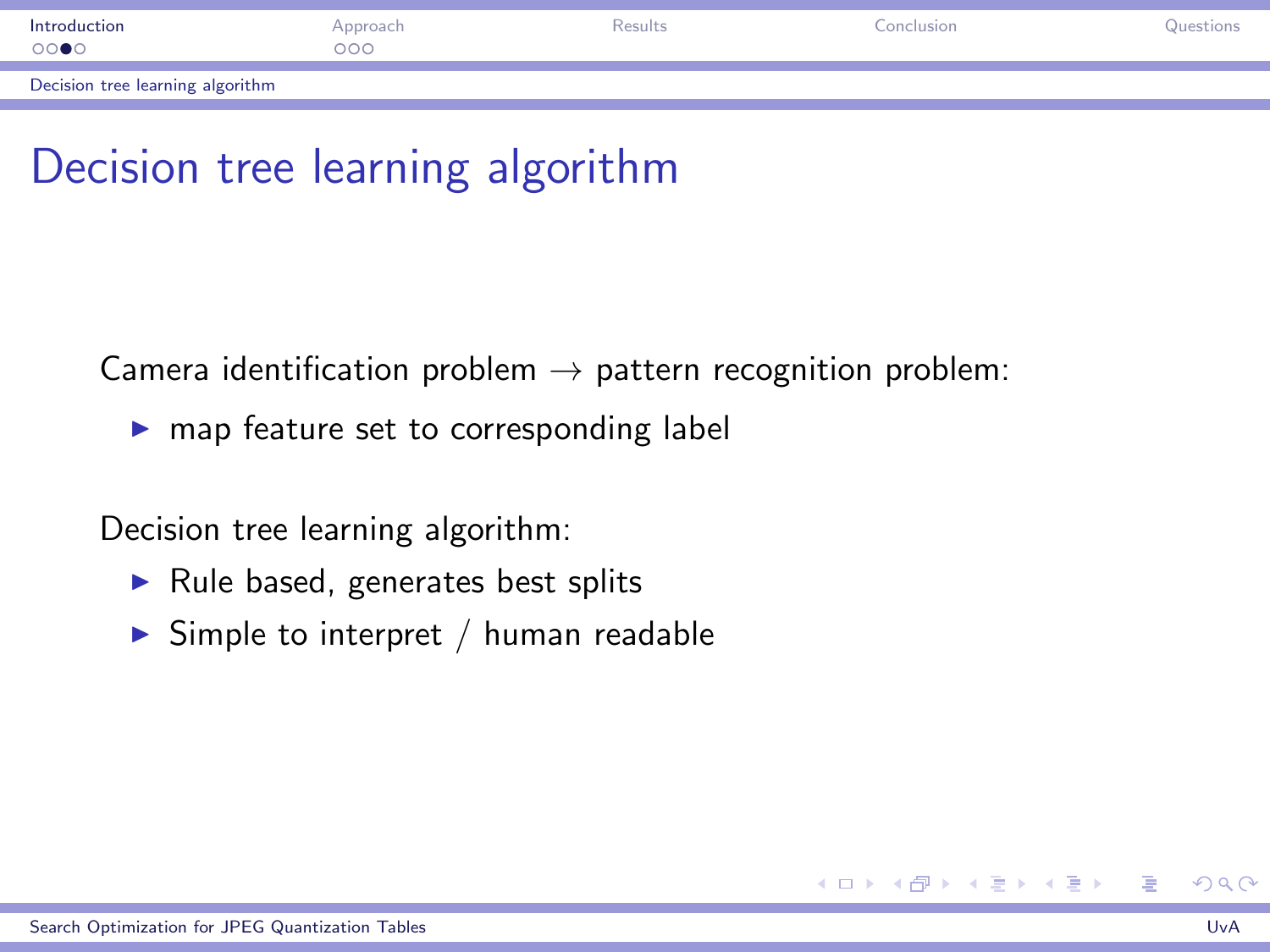| Introduction<br>$\circ\circ\circ\bullet$ | Approach<br>000 | Results | Conclusion | Questions |
|------------------------------------------|-----------------|---------|------------|-----------|
| <b>Research Question</b>                 |                 |         |            |           |

## Research Question

## Can searching through JPEG quantization tables be optimized with the use of decision tree learning?

Subquestions:

- 1. Can identifiable parameters be found in JPEG quantization tables?
- 2. What is the performance of decision tree learning with JPEG quantization tables?

<span id="page-5-0"></span>AD > R + B + R + B +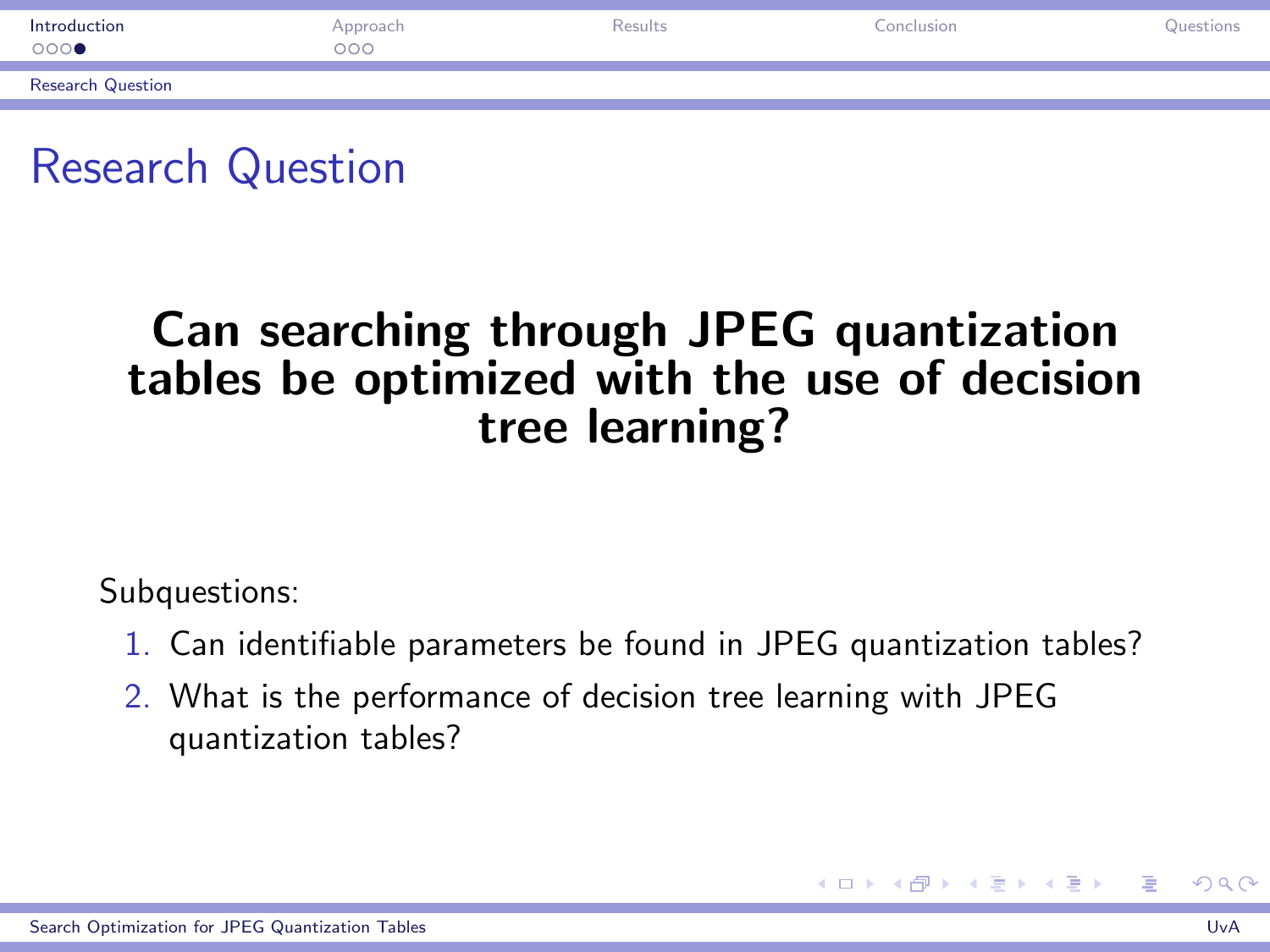| Introduction<br>0000 | Approach<br>$\bullet$ 00 | <b>Results</b> | Conclusion | Questions |
|----------------------|--------------------------|----------------|------------|-----------|
| Overview             |                          |                |            |           |



- 1. Extract quantization tables from images
- 2. Generate feature set
- 3. Train decision tree classifier (make/model)
- 4. Evaluate classifications
- 5. Compare against method using hash database

<span id="page-6-0"></span>Ε

メロメ メ御 メメ きょうくきょう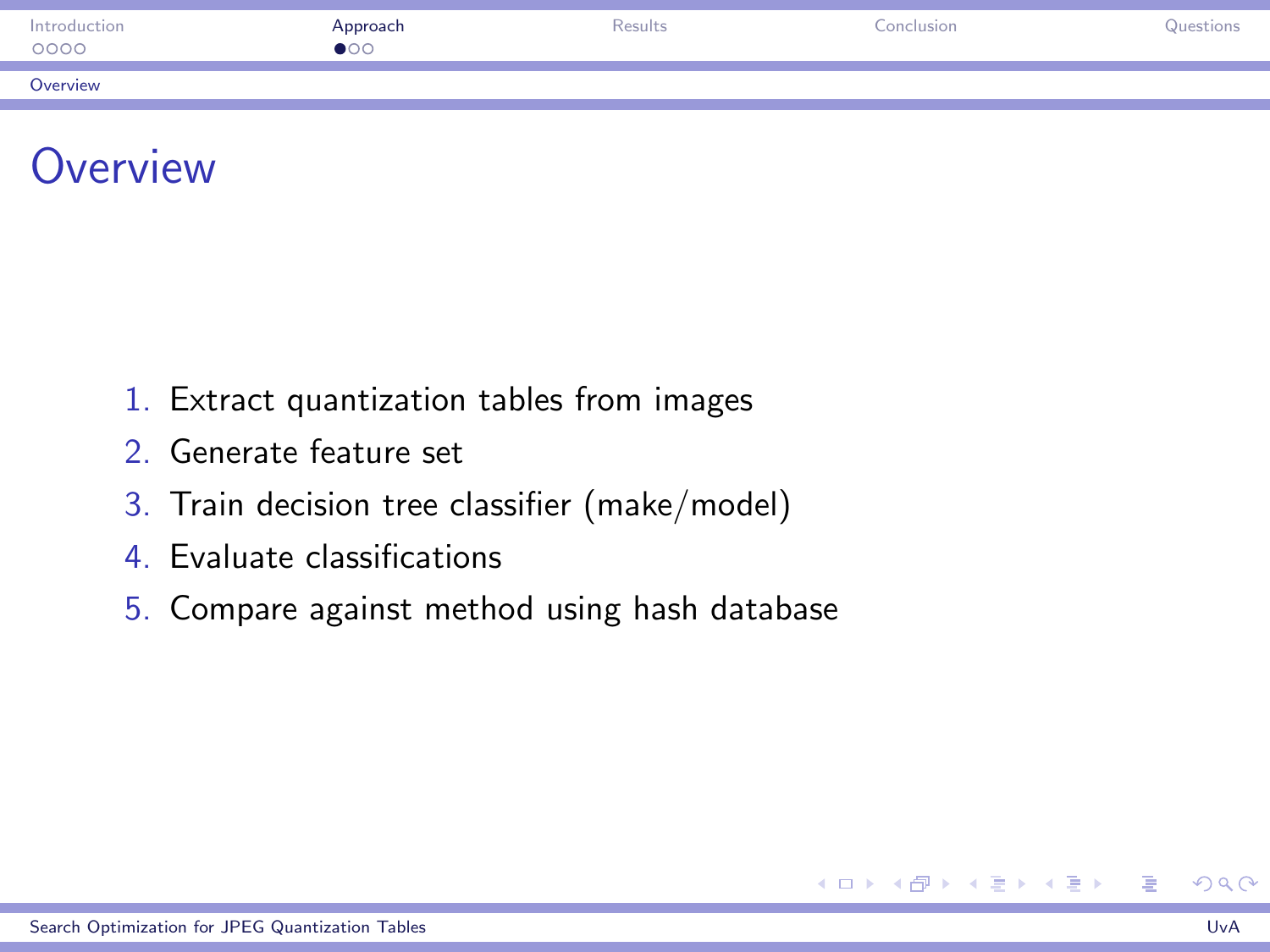| Introduction<br>0000            | Approach<br>∍●○ | Results | Conclusion | Questions |
|---------------------------------|-----------------|---------|------------|-----------|
| Data Preprocessing and Training |                 |         |            |           |

# Data Preprocessing and Training

#### 1. Extract quantization tables from images

 $\blacktriangleright$  Unix command: djpeg

#### 2. Generate feature set

- $\blacktriangleright$  Add features: sum, min, max, mean, median, var, std
- $\blacktriangleright$  Run feature selection

## 3. Train decision tree classifier

 $\triangleright$  CART: combines classification and regression trees

<span id="page-7-0"></span>メロメ メ部 メメ きょくきょう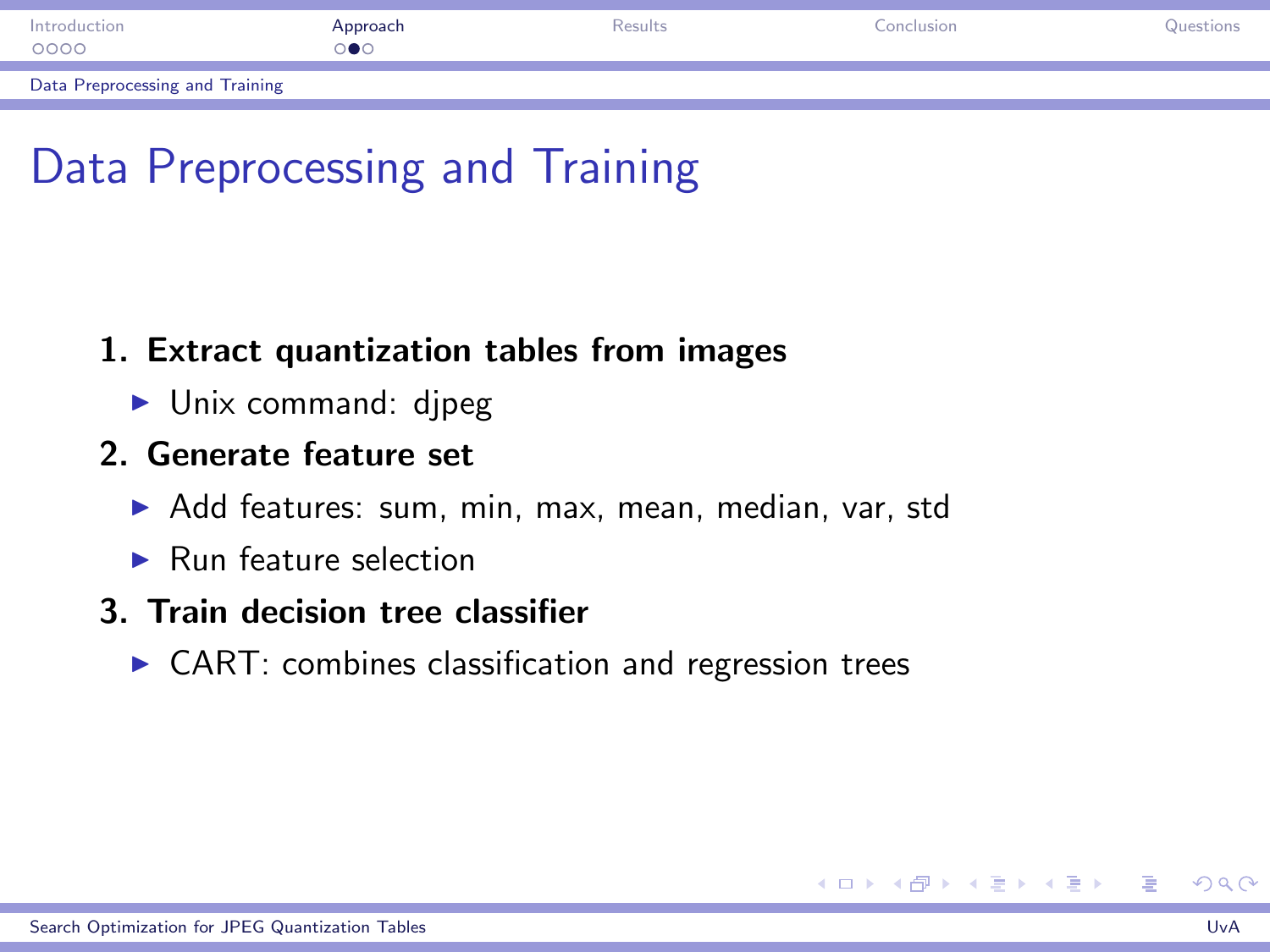| Introduction<br>0000 | Approach<br>⊜⊙ | Results | Conclusion | Questions |
|----------------------|----------------|---------|------------|-----------|
| Evaluation           |                |         |            |           |

## Evaluation

۰

- 4. Evaluate with weighted  $F_\beta$ -score
	- **Figure** Recall is more important:  $\beta = 2$

$$
F_{\beta} = 1 + \beta^2 * \frac{precision * recall}{(\beta^2 * precision) + recall}
$$
 (1)

## 5. Compare against method using hash database

- $\triangleright$  Database of hashed quantization tables
	- $\blacktriangleright$  1  $\rightarrow$  1 mapping
	- $\blacktriangleright$  1 $\rightarrow$ n mapping
- $\triangleright$  Use same training and validation data

<span id="page-8-0"></span>メロメ メ御 メメ きょくきょ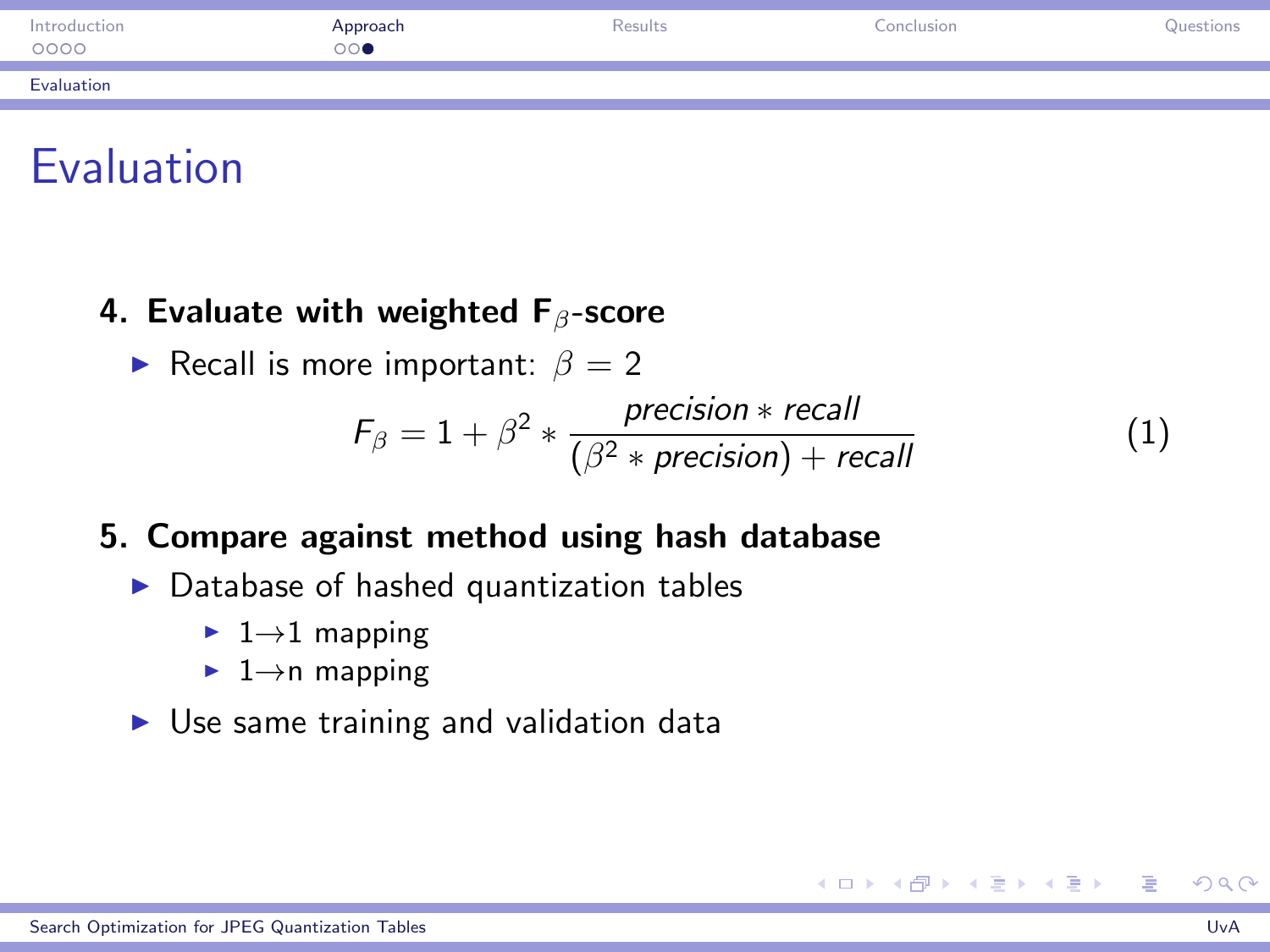| Introduction<br>0000 | Approach<br>000 | Results | Conclusion | Question |
|----------------------|-----------------|---------|------------|----------|
|                      |                 |         |            |          |

# **Results**

Dataset:

- ▶ 45,666 images (NFI & Dresden Image Database)
- $\blacktriangleright$  41 camera models
- $\blacktriangleright$  19 camera makes
- $\blacktriangleright$  1,016 unique quantization tables

Identifiable parameters: 50 out of 128 603 nodes, depth of 26



#### Figure: Partial Decision Tree

<span id="page-9-0"></span>メロメ メ御 メメ きょくきょう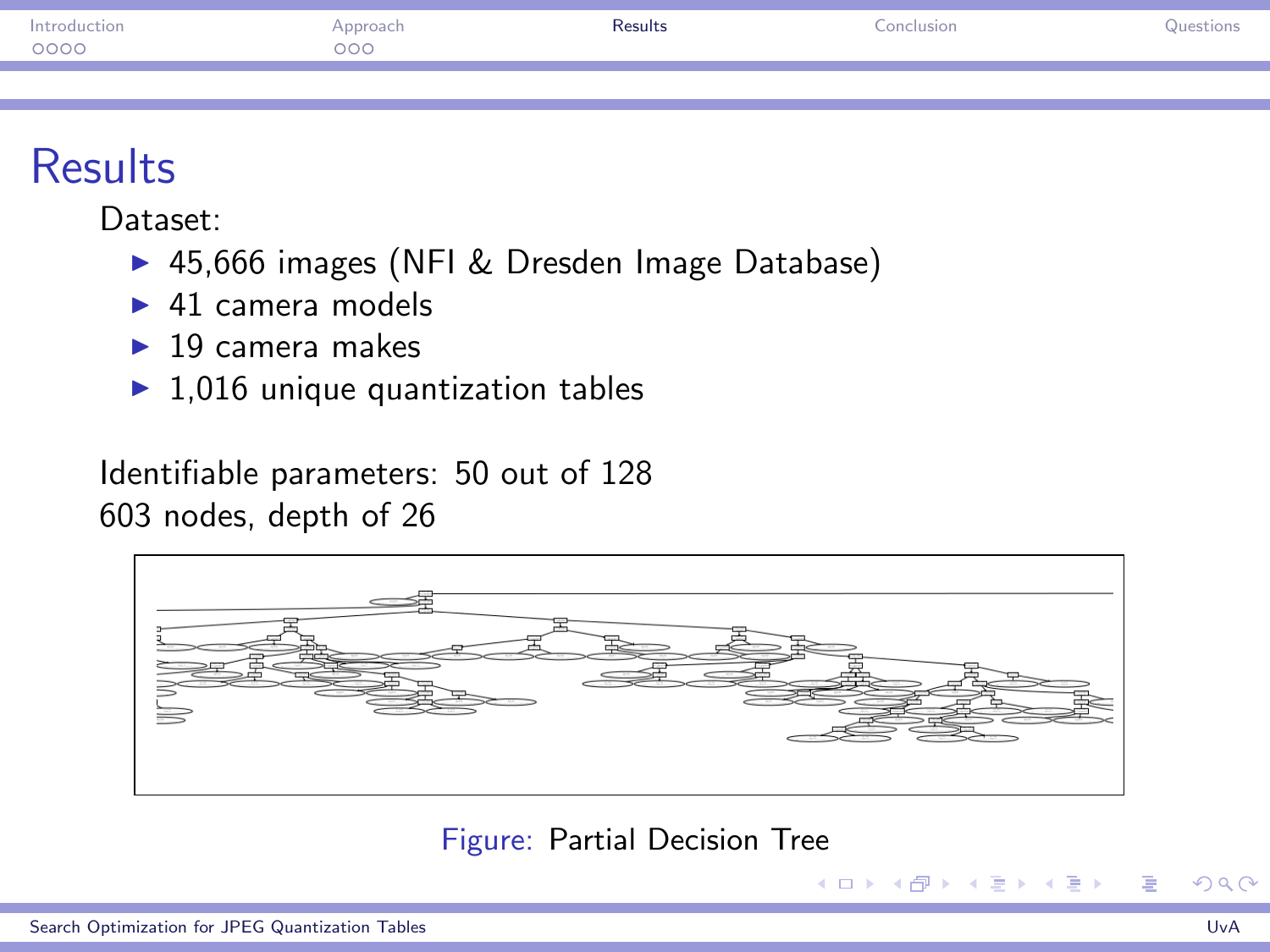| Introduction | <b>pproach</b> | Results<br>. | onclusion<br>. | <b>Questions</b> |
|--------------|----------------|--------------|----------------|------------------|
| 0000         | ೦೦೦            |              |                |                  |
|              |                |              |                |                  |

# Zoom in: F2-score for camera make

| <b>Make</b> | F <sub>2</sub> | <b>Make</b>       | F <sub>2</sub> |
|-------------|----------------|-------------------|----------------|
| Kodak       | 99%            | Praktica          | $43\%$         |
| Ricoh       | $94\%$         | Nikon             | $86\%$         |
| Panasonic   | 79 %           | Casio             | 99 %           |
| Pς          | 100 %          | Canon             | 98 %           |
| Olympus     | 64 $%$         | Logitech          | 100 %          |
| Sony        | 58 %           | Motorola          | 100 %          |
| Agfa        | 78 %           | Epson             | 100 %          |
| Rollei      | $84\%$         | <b>BlackBerry</b> | 100 %          |
| Samsung     | 67 %           | Pentax            | 80%            |
| FujiFilm    | 96 %           |                   |                |

Table: F2-score for camera make

÷

重

メロメ メ都 メメ きょうくぼ メー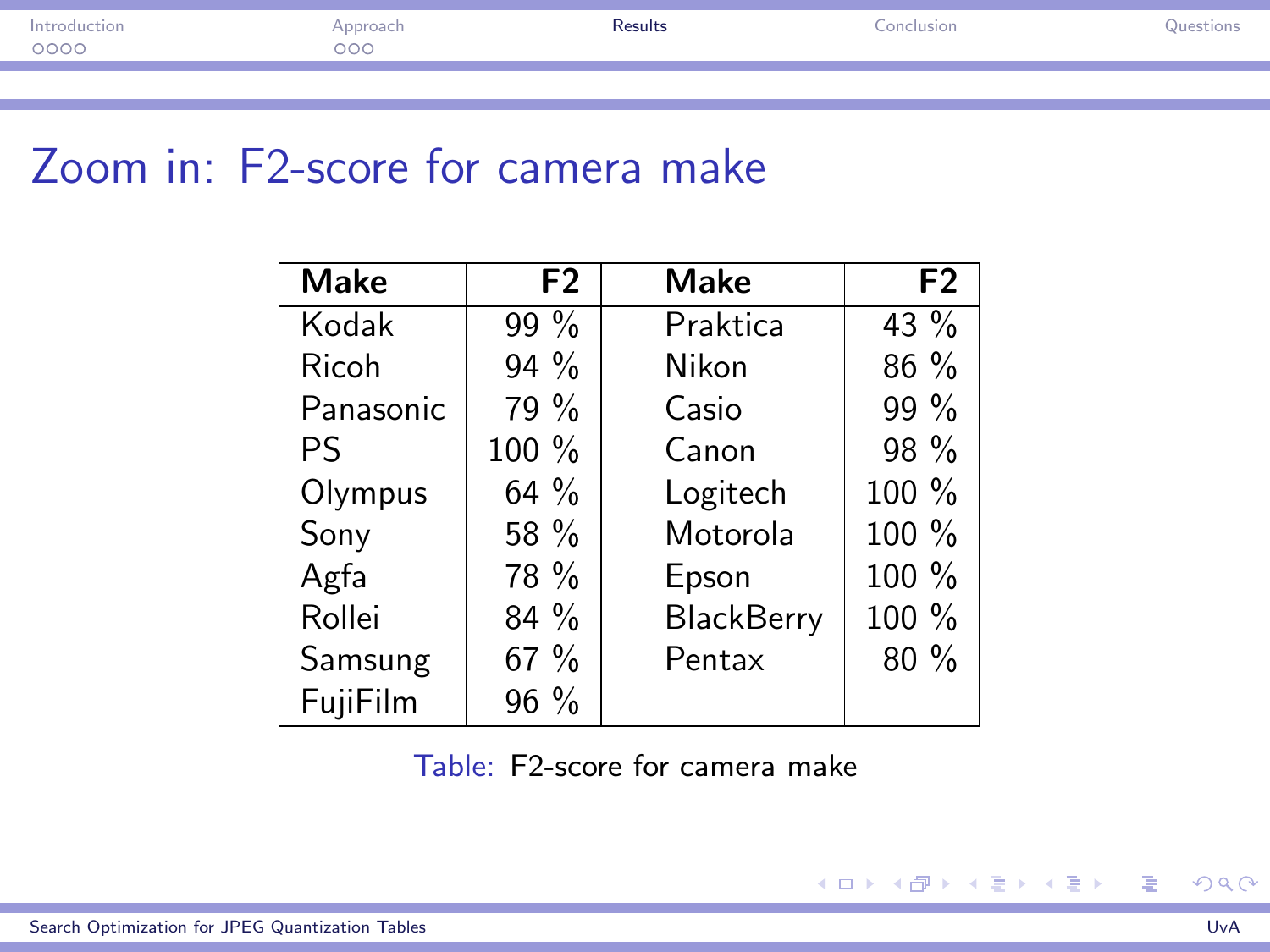| Introduction | pproach. | Results<br>. | onclusion | <b>Question</b> |
|--------------|----------|--------------|-----------|-----------------|
| 0000         | ooo      |              |           |                 |
|              |          |              |           |                 |
|              |          |              |           |                 |

## Decision tree vs Hash databases

- $\blacktriangleright$  5-Fold Stratified Cross Validation
- $\triangleright$  80 % Train set, 20 % Validation set

| Algorithm     | Precision | Recall | F <sub>2</sub> -score |
|---------------|-----------|--------|-----------------------|
| Hash $(1-1)$  | 79 %      | 68 $%$ | $68 \%$               |
| Hash $(1-n)$  | $50 \%$   | $99\%$ | $83\%$                |
| Decision tree | $90\%$    | $89\%$ | $89\%$                |

Table: Camera Make Identification

| Algorithm     | Precision | Recall | F <sub>2</sub> -score |
|---------------|-----------|--------|-----------------------|
| Hash $(1-1)$  | 54 $%$    | 39 $%$ | 37 $\%$               |
| Hash $(1-n)$  | $50\%$    | $98\%$ | $83\%$                |
| Decision tree | 78 %      | $82\%$ | $80\%$                |

Table: Camera Model Identification

Ε

∢ロト ∢部 ト ∢ き ト ∢ き ト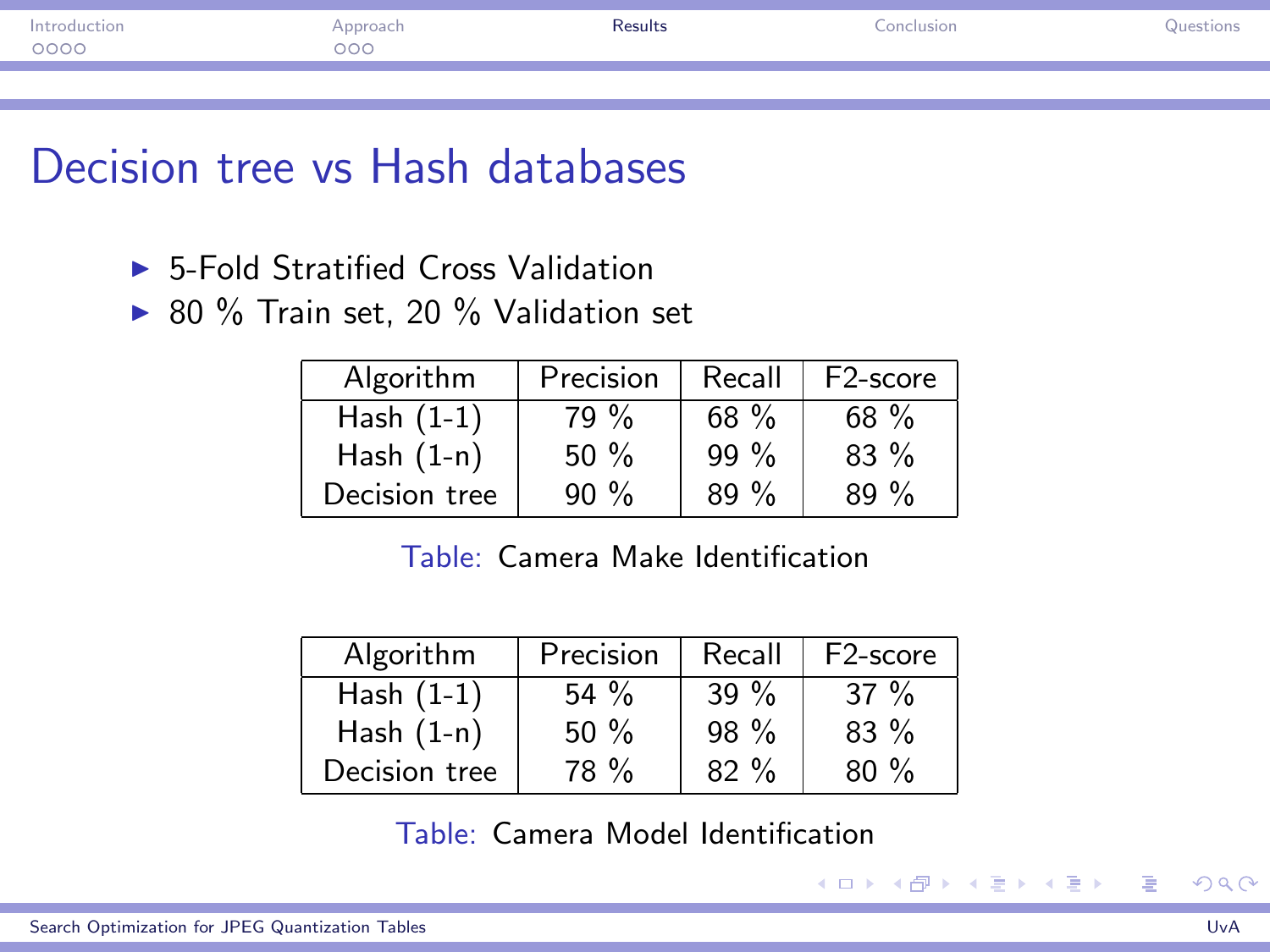| Introduction | pproach. | Results<br>. | onclusion | <b>Question</b> |
|--------------|----------|--------------|-----------|-----------------|
| 0000         | ooo      |              |           |                 |
|              |          |              |           |                 |
|              |          |              |           |                 |



- $\triangleright$  Both methods are prone for overfitting
- $\blacktriangleright$  Hash database holds larger search space
- $\blacktriangleright$  Training hash database is quicker

Ε

メロメ メ都 メメモメ メモメ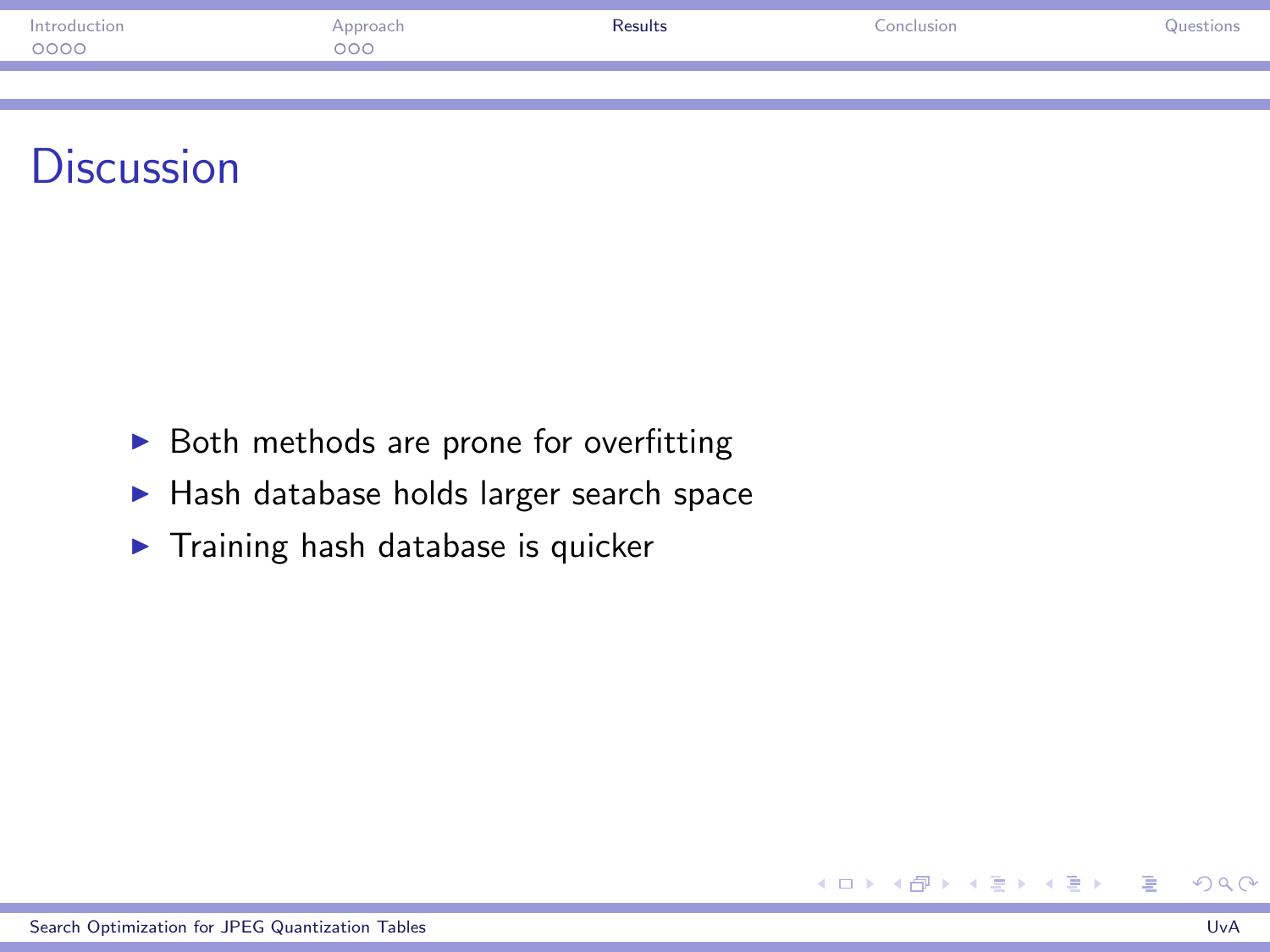| Introduction<br>0000 | Approach<br>000 | Results | Conclusion | Questions |
|----------------------|-----------------|---------|------------|-----------|
|                      |                 |         |            |           |

## **Conclusions**

- $\triangleright$  Parameters can be reduced to 50
- $\triangleright$  Decision tree classifier gains better F2-score of 89% (make)
- $\blacktriangleright$  1 $\rightarrow$ N hash database gains better F2-score of 83% (model)
- $\triangleright$  Decision tree classifier is more flexible, reduces search space, but harder to train than 1→N hash database

#### Future work:

- $\triangleright$  Compare to other learning algorithms
	- $\blacktriangleright$  Naive Bayes
- $\blacktriangleright$  Extend feature set

<span id="page-13-0"></span>メロメ メ御う メミメ メミメー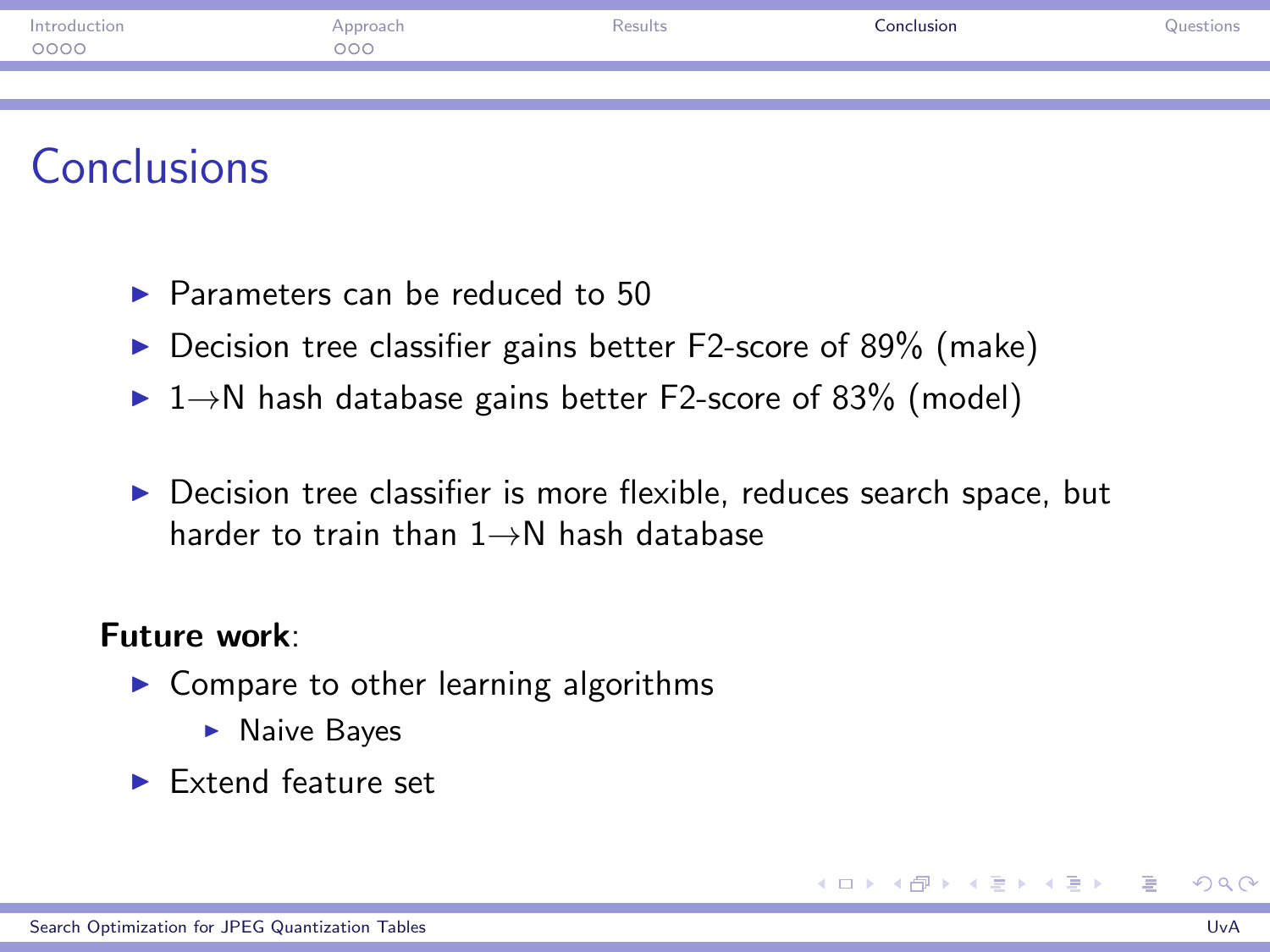| Introduction | <i><b>Approach</b></i> | Results<br>. | onclusion | Questions |
|--------------|------------------------|--------------|-----------|-----------|
| 2000         | ०००                    |              |           |           |
|              |                        |              |           |           |
|              |                        |              |           |           |

# Questions?

[Search Optimization for JPEG Quantization Tables](#page-0-0) UvA

<span id="page-14-0"></span>重

メロメ メ部 メメ きょくきょう